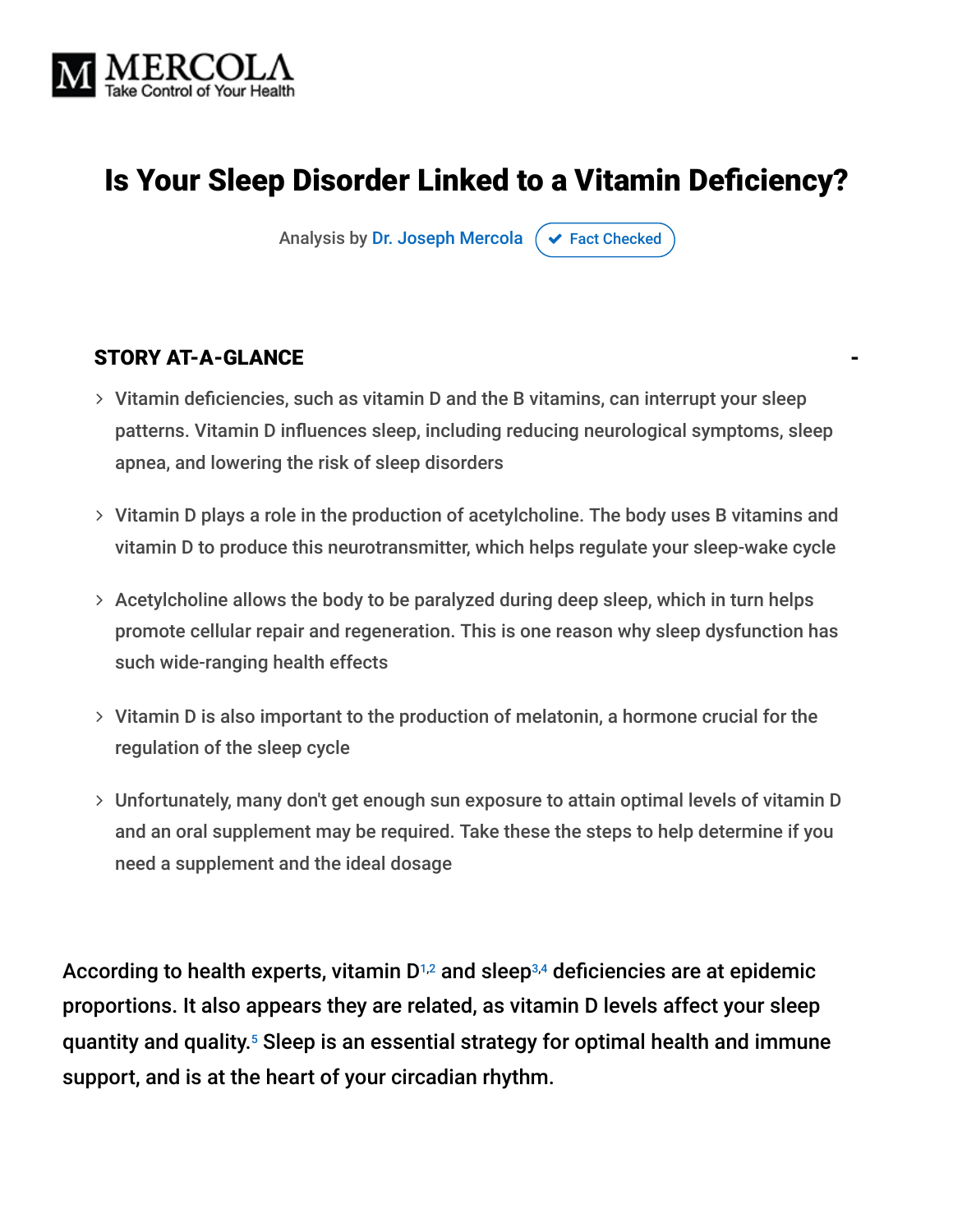You may have heard your circadian rhythm referred to as your body clock. It's a natural, biological timer present in your cells that helps the body recognize sleepiness and wakefulness throughout a 24-hour period. Sleep is vital to remaining alert and awake during the day. But did you know that if you don't get enough sleep, nerve connections begin to break down in your brain?

Animal research<sup>6</sup> published in the Journal of Neuroscience looked at the astrocyte activity in the brain of four groups of mice. Astrocytes are a type of brain cell that normally gets rid of unnecessary nerve connections. In mice that were well rested, they noted 5.7% of brain synapses had activity indicating a breakdown of healthy nerve synapses.

In the mice that were sleep-deprived or chronically sleep-deprived the activity jumped to 8.4% and 13.5% respectively, demonstrating that chronic sleep deprivation raises the risk that astrocyte cells will break down healthy nerve synapses.

According to a Gallup poll<sup>7</sup> in 2013, 40% of those asked got less than seven hours of sleep each night. Yet, in 1942, participants in the survey slept an average of 7.9 hours. This dropped to 6.7 hours in 1990 and remained nearly steady at 6.8 hours to 2013.

Data from the CDC $<sup>8</sup>$  show there appears to be a geographical component to sleep</sup> duration. They categorized short sleep duration by state, finding many of the people who slept less than seven hours resided in states east of a line through Michigan, Indiana, Kentucky and Alabama. In some cases, sleep deprivation is a choice, but in others sleep disorders impact quantity and quality, resulting in chronic deprivation.

According to the American Sleep Association,<sup>9</sup> up to 70 million U.S. adults have some type of sleep disorder, including snoring, insomnia, obstructive sleep apnea, narcolepsy and disrupted sleep.

When asked, 37.9% of people reported unintentionally falling asleep at least one time during the day in the past 30 days. While vitamin deficiencies may not influence what time you choose to go to bed, they can influence your sleep quality once you get there.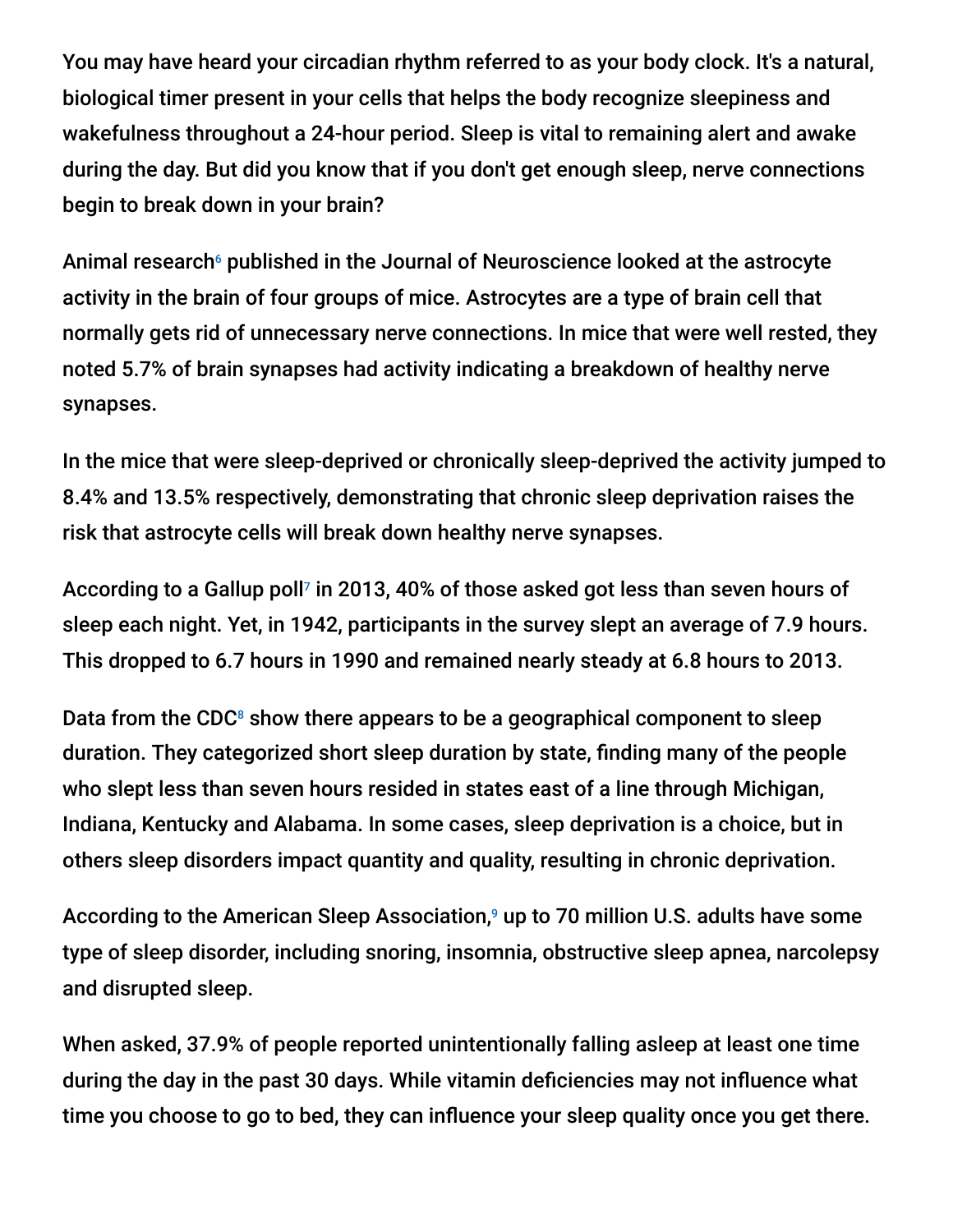## Improve Sleep by Optimizing Vitamin D Levels

Vitamin D plays a significant role in optimizing health. Scientists are still discovering the many ways in which your body uses vitamin D for regulation and modulation. Although it is found in few foods, it is also a hormone your body makes through sensible exposure to sunlight. 10

Fatty fish, such as wild-caught Alaskan salmon, is among the best food sources of vitamin D. $^{11}$  Depending on how the animals are raised, beef liver, egg yolks and cheese may have small amounts of vitamin D, and mushrooms will provide varying amounts.

The combination of low vitamin D content in foods and spending many hours indoors<sup>12,13</sup> each day has likely contributed to the number of people who are deficient in vitamin D. Your serum level of 25-hydroxy vitamin D (25(OH)D) is the indicator used to measure the vitamin in your body. 14

# Research on Vitamin D and Sleep

Several studies have found a link between lack of sleep, sleep disorders and vitamin D deficiency. In 2012, Dr. Stasha Gominak, featured in the interview below, published a study $15$  in which she and her colleague used a two-year uncontrolled trial to evaluate the effect vitamin D supplementation had on neurological complaints and abnormal sleep patterns.

They engaged 1,500 people, in whom they maintained a narrow range of 25(OH)D levels between 60 nanograms per milliliter (ng/mL) and 80 ng/mL. These patients showed improvement in their sleep patterns and neurological symptoms. 16

Later studies by other teams of researchers found similar results. One paper<sup>17</sup> published in 2014 suggested that recent reports of vitamin D deficiency may increase symptoms of airway muscle myopathy, chronic rhinitis and/or adenotonsillar hypertrophy, which may lead to obstructive sleep apnea.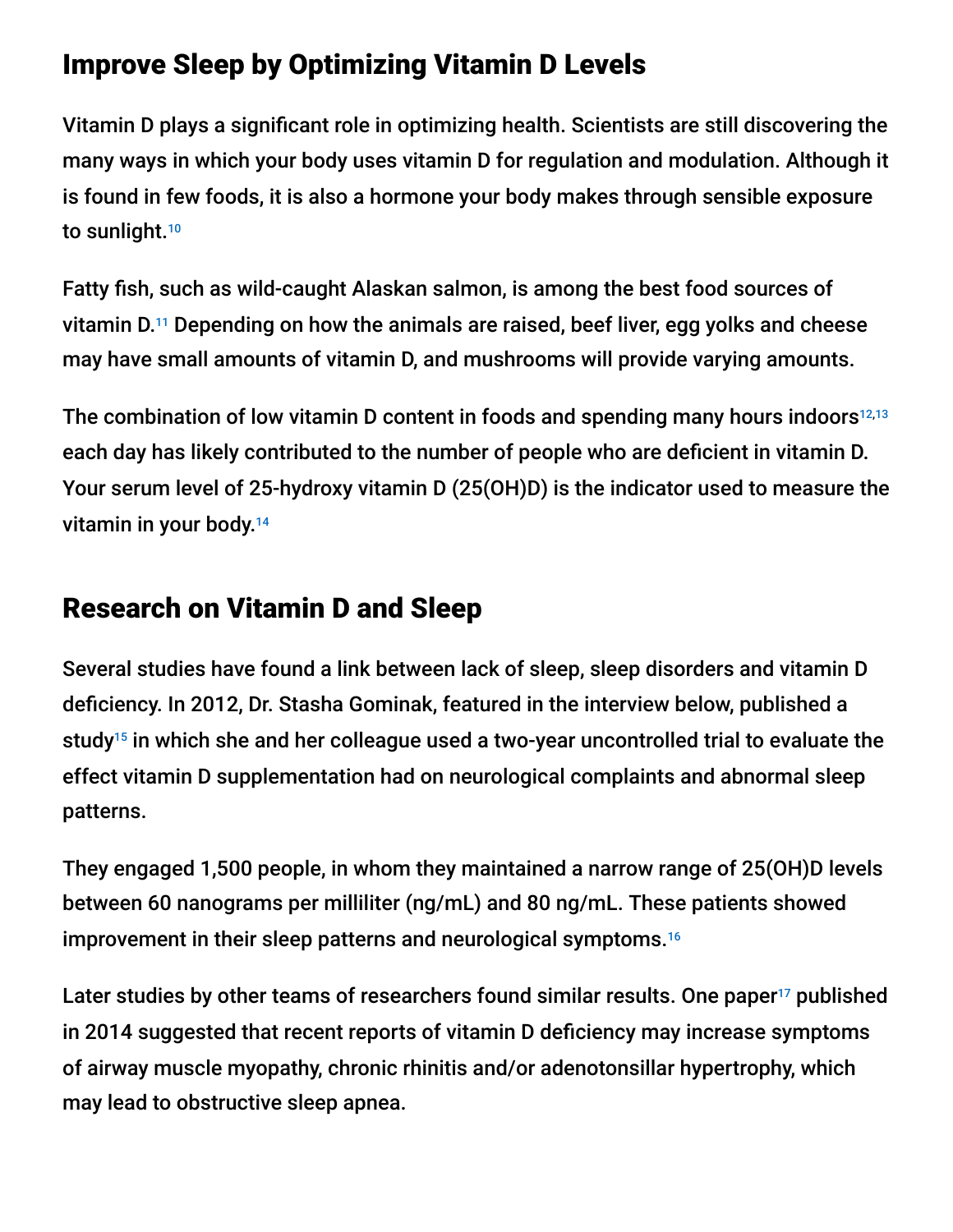One study in 2015 showed low levels of serum 25(OH)D in older men decrease sleep duration and efficiency,<sup>18</sup> and a systematic review published in 2018 found vitamin D deficiency was linked to a higher risk of sleep disorders. 19

Also in 2018, $20$  a team of researchers evaluated vitamin D receptor genetic polymorphic variations and the impact serum concentration had on the susceptibility for obstructive sleep apnea syndrome. They found that one polymorphism explained 14.5% of the variability in serum concentration and was associated with excessive daytime sleepiness.

Finally, in late 2020, a paper<sup>21</sup> published in Current Pharmaceutical Design sought to explore the role vitamin D plays in sleep regulation and the impact deficiency may have on sleep disorders. In a review of clinical trials and correlation studies they found vitamin D receptors and enzymes control activation expressed in the brain areas involved in sleep regulation. The team wrote: 22

*"Furthermore, vitamin D can affect sleep indirectly through non-specific pain disorders, correlated with alterations in sleep quality, such as restless legs syndrome and obstructive sleep apnea syndrome."*

## A Healthy Gut Microbiome Supports Health and Sleep

In this fascinating interview with neurologist Dr. Stasha Gominak $^{23}$  we discuss the relationship between your vitamin D status, microbiome health and sleep. During the interview, Gominak unpacks a large amount of information clearly and succinctly, describing how vitamin D modulates sleep and metabolism.

Many of her patients use fitness trackers that track sleep information, measuring slowwave deep sleep, which is one of the sleep phases during which your body is paralyzed. She explains that the only time we are paralyzed is during restorative deep sleep, slowwave sleep or REM sleep. 24

As you consider fitness trackers, I would discourage the Fitbit for two primary reasons. First, it emits a green light that can interfere with sleep quality. Second, the company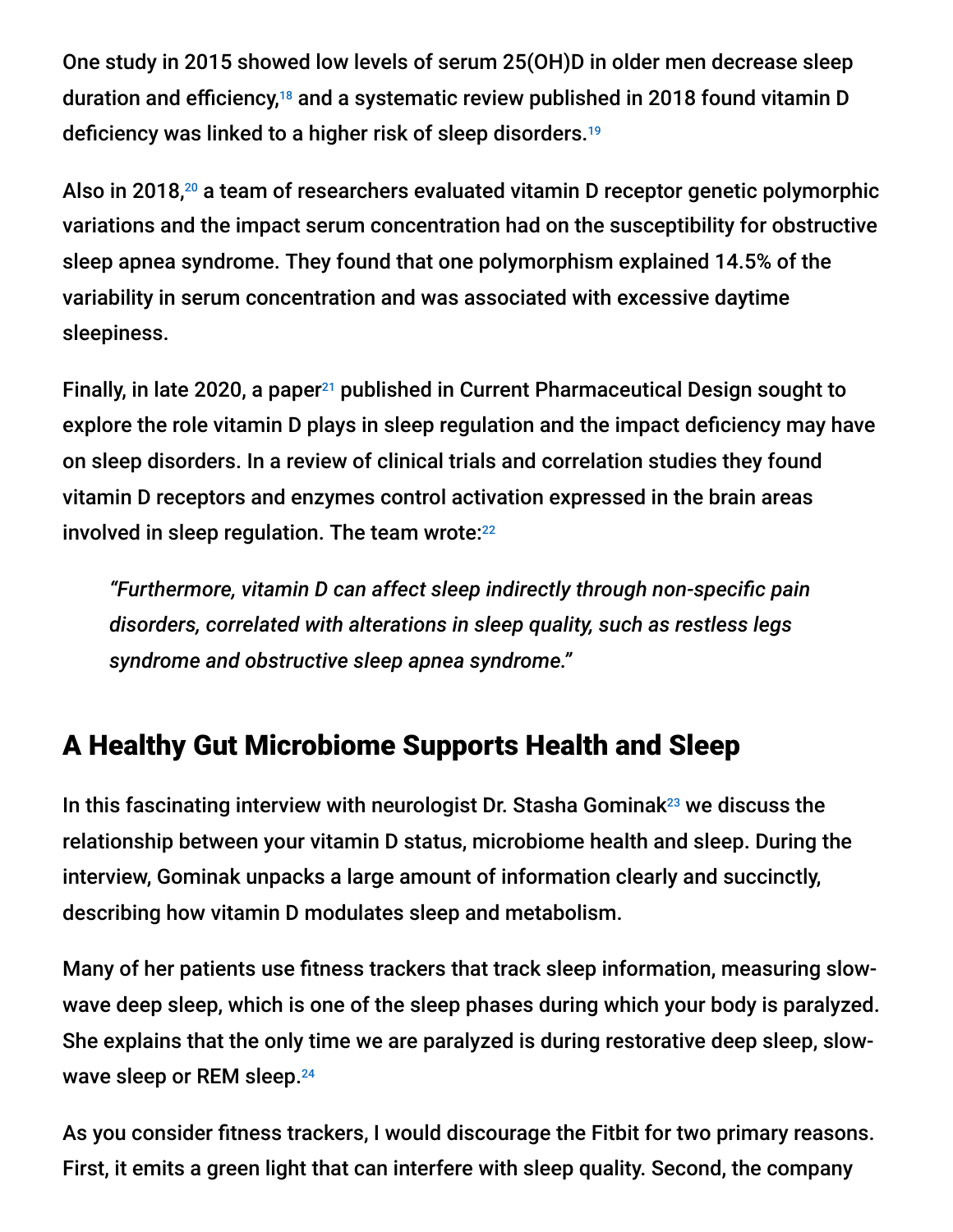was recently bought by Google, which is siphoning your personal health and fitness data from these devices for their gain. Overall, I think the Oura ring is a superior device and it doesn't steal your personal data.

As you'll hear in the interview, Gominak used vitamin D and B12 to influence sleep patterns. Later, as patients' past symptoms were returning, she discovered that vitamin B5 may help improve sleep patterns and lower pain. However, in a few short months, she and dozens of her patients discovered that the supplementation levels were too high.

Once the supplementation was reduced, the symptoms went away. Gominak surmised that for some reason gut bacteria was not making enough vitamin B, which resulted in deficiency.<sup>25</sup> Through a literature search, she found that B vitamins contribute to the production of acetylcholine in the brain and that vitamin D is one of three components that come together to make acetylcholine.

## Optimizing Acetylcholine May Improve Nighttime Brain Repair

Acetylcholine is a neurotransmitter that has several important functions. Your parasympathetic nervous system depends on acetylcholine. Gominak shared that many papers have shown people with sleep disorders have excessive sympathetic tone. This in turn results in elevated epinephrine and norepinephrine, which are indicative of stress.

According to Gominak, an elevated sympathetic tone may be the result of an acetylcholine deficiency. Additionally, acetylcholine is necessary to help maintain alertness during the day and help you fall asleep at night. It's part of what allows your body to be paralyzed during deep sleep.

She believes once your vitamin D and B levels normalize, your brain can start repairing damage that had occurred during years of poor sleep.<sup>26</sup> As a result, patients often find themselves sleeping longer than eight hours and remaining in REM sleep longer.

It's during this phase that cellular repair and regeneration is done. Without deep sleep, your body does not perform the needed cellular repair to maintain health, which is one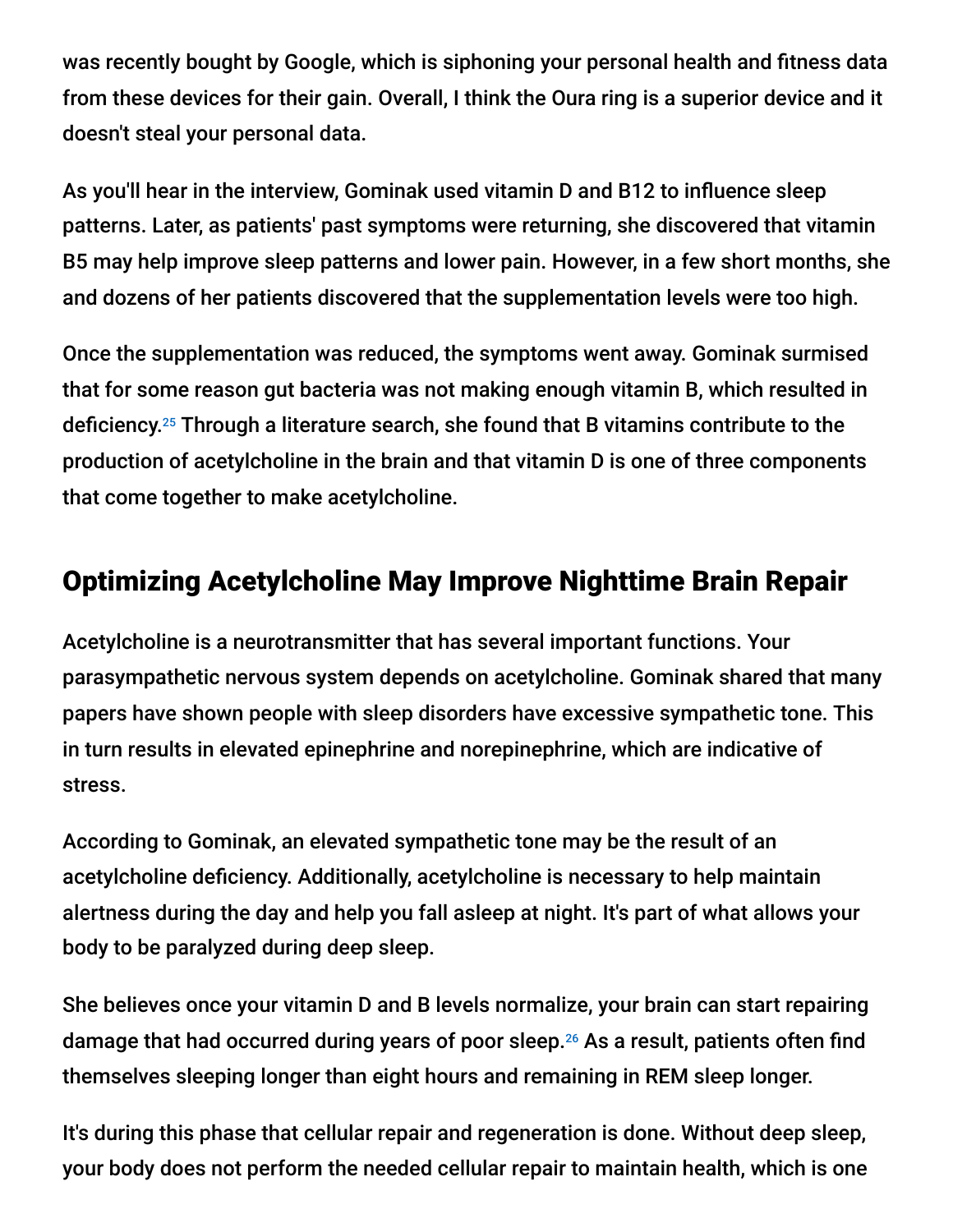reason why sleep dysfunction has such wide-ranging health effects. Another interesting piece of the puzzle that Gominak discovered is that sleeping longer increases the need for more B vitamins.

To optimize your gut microbiome to produce the needed B vitamins, she recommends having a vitamin D level above 40 ng/mL and using a B50 or B100 supplement for three months. $^{27}$  This helps the microbiome produce the ideal amount of B vitamins on its own. She uses these strategies to improve sleep function and repair in her patients.

## One-Two Punch for Sleep and Health: Melatonin and Vitamin D

You likely know that your circadian rhythm is in part dictated by the hormone melatonin. But did you know that vitamin D is involved in the pathways that produce melatonin in the pineal gland?<sup>28,29</sup>

Vitamin D has multiple effects on the body and as discussed, evidence demonstrates that low levels are associated with sleep disorders. An evaluation of clinical trials and correlation studies have shown that "Vitamin D has both a direct and indirect role in the regulation of sleep." 30

Melatonin, the hormone secreted by your pineal gland located near the center of the brain, is crucial for the regulation of your sleep cycle. With enough exposure to bright light during the daytime, the gland starts secreting melatonin during the evening darkness. 31

As this amount increases the body prepares for sleep. When you stay up past dark using artificial light, especially light emitted by electronic devices, it inhibits melatonin production. Ideally, you would stop using electronics at least an hour or two before bedtime. This helps to raise your melatonin production and maintain a steady circadian rhythm.

Yet, like vitamin D, melatonin does more than support quality sleep.<sup>32</sup> It's also a potent antioxidant<sup>33</sup> that plays an important role in cancer prevention.<sup>34</sup> It's thought to be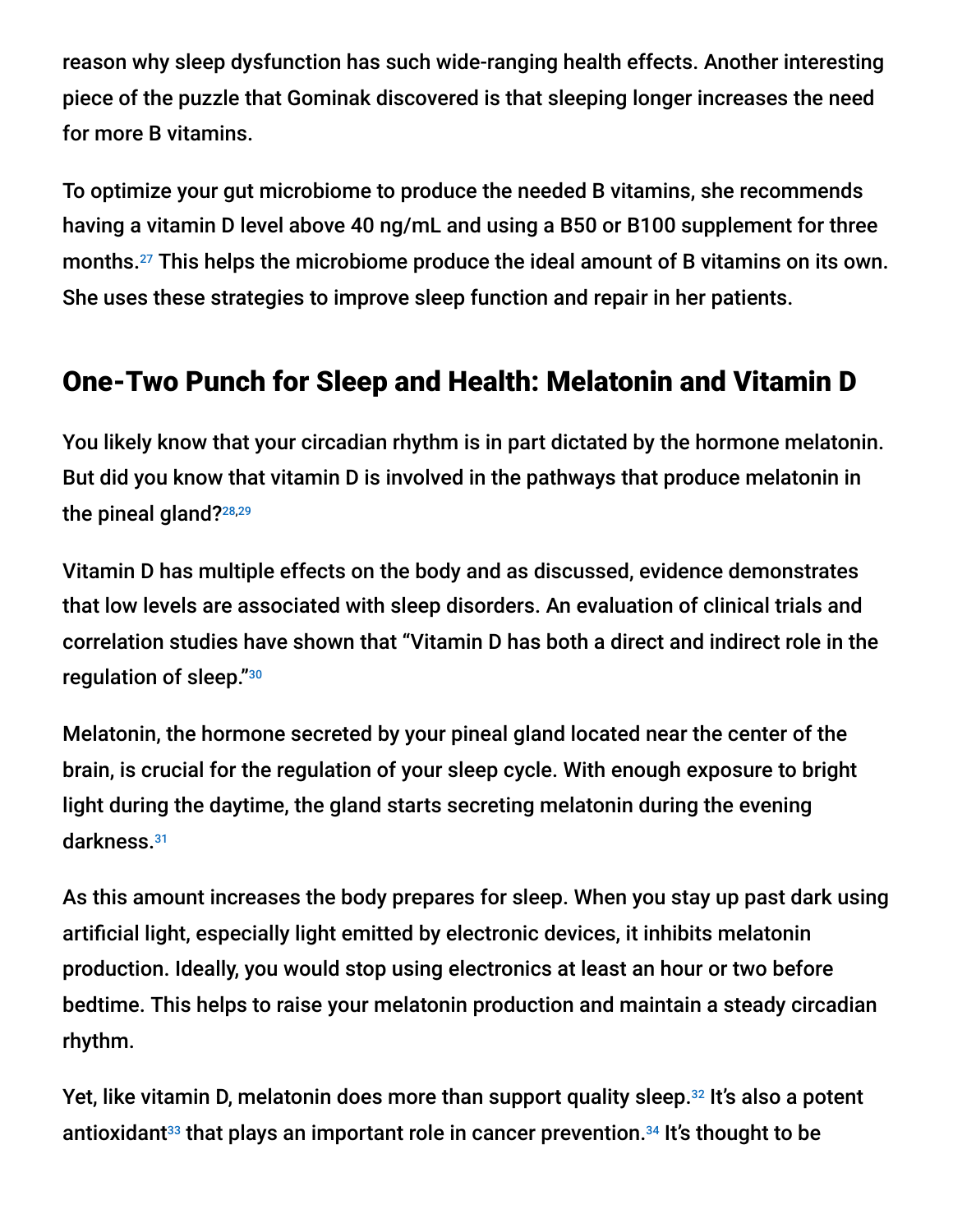important for brain, cardiovascular and gastrointestinal health, $35$  and has been shown to boost your immune function in a variety of ways. 36

Melatonin was also found to be significantly reduced in adolescents diagnosed with Type 1 diabetes. $37$  In one paper, $38$  researchers suggested melatonin may improve the treatment of bacterial disease and combat sepsis. In 2020, sepsis and tissue oxygenation expert Dr. Paul Marik and colleagues proposed melatonin as an adjunctive treatment in severe sepsis and septic shock. 39

# Optimize Your Vitamin D Level

You know that optimizing sleep is one important way to take control of your health. And as Gominak notes in this interview, your sleep quality and quantity are related to maintaining optimal levels of nutrients and vitamins.

For optimal health, immune function and disease prevention, you want a vitamin D blood level between 60 ng/mL and 80 ng/mL year-round. In Europe, the measurements you're looking for are 150 nmol/L and 200 nmol/L.

If you live in a sunny locale like Florida and practice sensible sun exposure year-round, you might not need any supplements. The DMinder app<sup>40</sup> is a helpful tool to see how much vitamin D your body can make depending on your location and other individual factors.

Many, unfortunately, don't get enough sun exposure for one reason or another, and in these cases, an oral vitamin D supplement may be required. Just remember that the most important factor here is your blood level, not the dose, so before you start, get tested so you know your baseline.

Here's a summary of how to determine whether you might need an oral supplement, and your ideal dosage:

1. First, measure your vitamin D level — One of the easiest and most cost-effective ways of measuring your vitamin D level is to participate in GrassrootsHealth's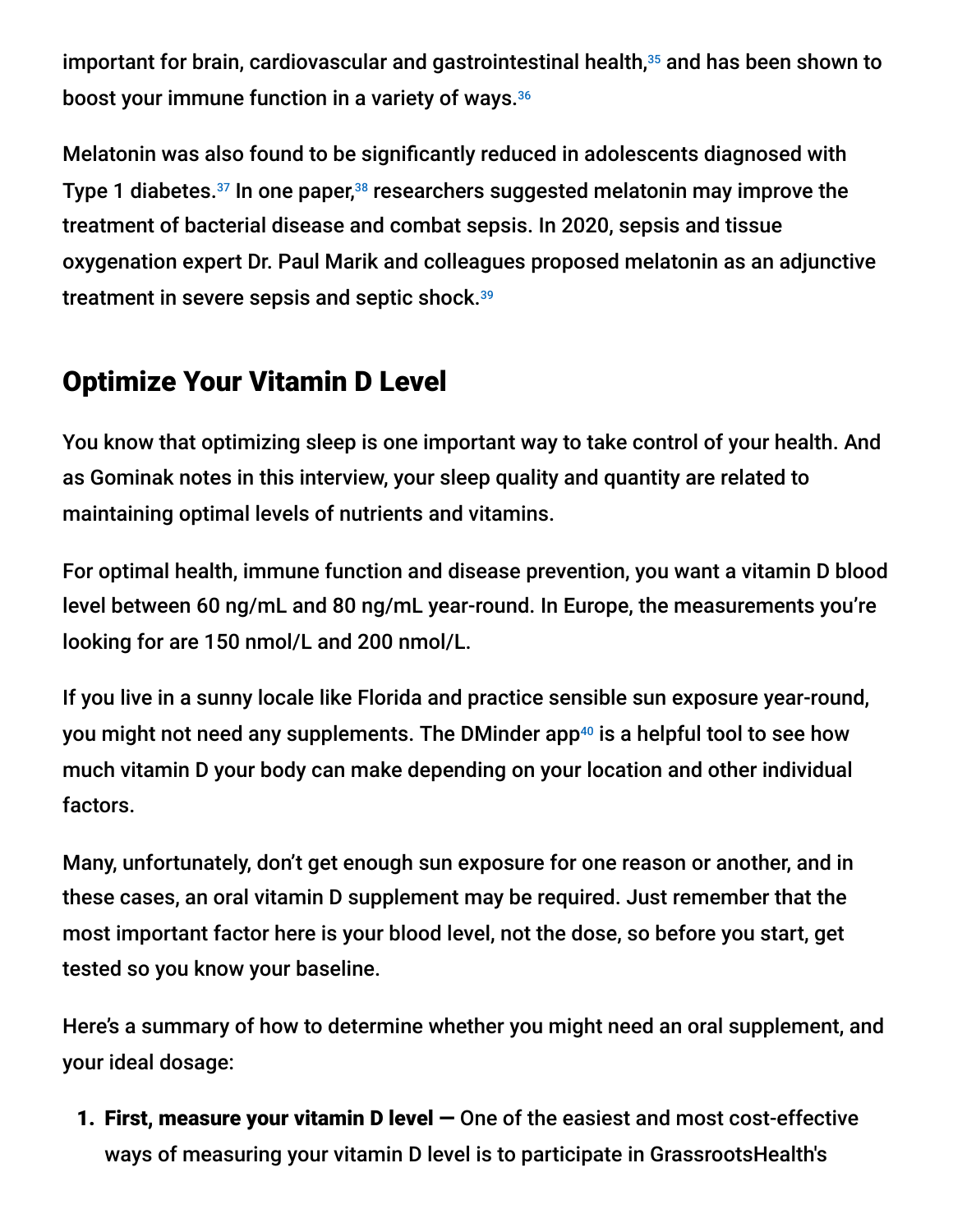personalized nutrition project, which includes a vitamin D testing kit. Once you know what your blood level is, you can assess the dose needed to maintain or improve your level.

2. Assess your individualized vitamin D dosage  $-$  To do that, you can either use the chart below, or use GrassrootsHealth's Vitamin D\*calculator. (To convert ng/mL into the European measurement (nmol/L), simply multiply the ng/mL measurement by 2.5.) To calculate how much vitamin D you may be getting from regular sun exposure in addition to your supplemental intake, use the DMinder app. 41



Factors that can influence your vitamin D absorption include your magnesium<sup>42</sup> and vitamin K2 $43$  intake. Magnesium is required for the conversion of vitamin D into its active form.<sup>44,45,46,47</sup> If your magnesium level is insufficient, the vitamin D you ingest orally may simply get stored in its inactive form. 48,49

Research by GrassrootsHealth50 shows you need 146% more vitamin D to achieve a blood level of 40 ng/ml (100 nmol/L) if you do not take supplemental magnesium, compared to taking your vitamin D with at least 400 mg of magnesium per day.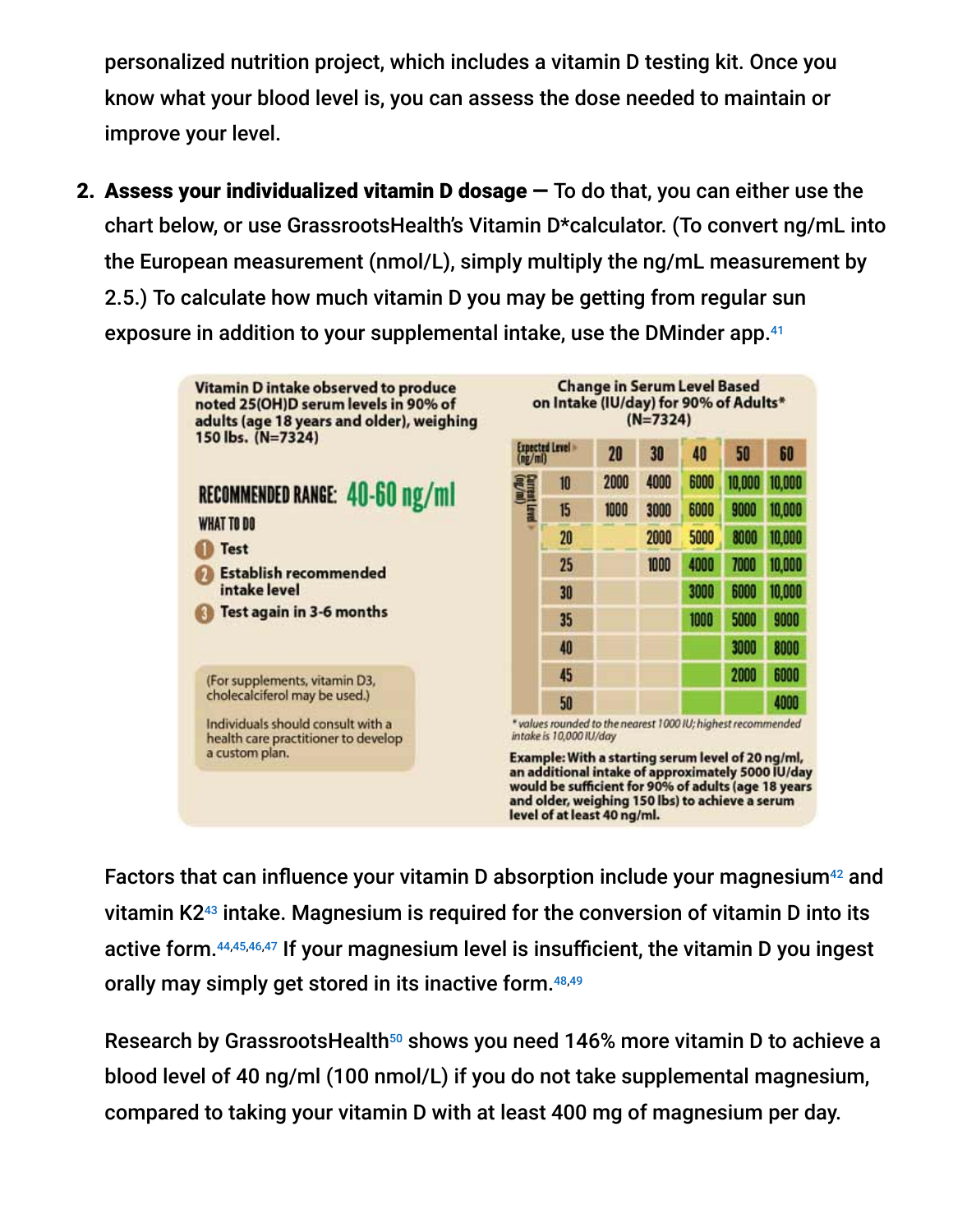Your best bet is to take your vitamin D with both magnesium and K2. According to GrassrootsHealth,<sup>51</sup> "combined intake of both supplemental magnesium and vitamin K2 has a greater effect on vitamin D levels than either individually," and "those taking both supplemental magnesium and vitamin K2 have a higher vitamin D level for any given vitamin D intake amount than those taking either supplemental magnesium or vitamin K2 or neither."

Data<sup>52</sup> from nearly 3,000 individuals revealed 244% more oral vitamin D was required to get 50% of the population to achieve a vitamin D level of 40 ng/ml (100 nmol/L) if they weren't concurrently also taking magnesium and vitamin K2.

3. Retest in three to six months  $-$  Remeasure your vitamin D level in three to six months, to evaluate how your sun exposure and/or supplement dose is working for you.

#### **Sources and References**

- <sup>1</sup> [Journal of Environmental Public Health, 2017;2017:2517207](https://www.ncbi.nlm.nih.gov/labs/pmc/articles/PMC5394390/)
- $2$  [International Journal of Health Sciences, 2010;41\(1\)](https://www.ncbi.nlm.nih.gov/labs/pmc/articles/PMC3068797/)
- $3$  [American Association for the Advancement of Science, Mary 14, 2014](https://www.aaas.org/news/sleep-deprivation-described-serious-public-health-problem)
- <sup>4</sup> [Healthcare, 2019;7\(1\)](https://www.ncbi.nlm.nih.gov/labs/pmc/articles/PMC6473877/)
- <sup>5</sup> [The Better India, December 7, 2021](https://www.thebetterindia.com/268076/how-to-stop-insomnia-sleep-disorder-vitamin-deficiency-diet-plan/)
- <sup>6</sup> [Journal of Neuroscience, 2017;37\(21\)](https://www.jneurosci.org/content/37/21/5263)
- <sup>7</sup> [Gallup, December 19, 2013](https://news.gallup.com/poll/166553/less-recommended-amount-sleep.aspx)
- <sup>8</sup> [Centers for Disease Control and Prevention, Short Sleep Duration Among U.S. Adults, map](https://www.cdc.gov/sleep/data_statistics.html)
- <sup>9</sup> [American Sleep Association, Sleep and Sleep Disorder Statistics](https://www.sleepassociation.org/about-sleep/sleep-statistics/)
- <sup>10</sup> [National Institutes of Health, Vitamin D, Introduction](https://ods.od.nih.gov/factsheets/VitaminD-HealthProfessional/)
- <sup>11</sup> [National Institutes of Health, Vitamin D, sources of vitamin D](https://ods.od.nih.gov/factsheets/VitaminD-HealthProfessional/)
- <sup>12</sup> [NY Post, May 19, 2018](https://nypost.com/2018/05/19/north-americans-lead-other-countries-in-time-spent-indoors/)
- <sup>13</sup> [Deseret News, May 16, 2018](https://www.deseret.com/2018/5/17/20645140/indoor-generation-here-s-how-much-time-we-spend-indoors)
- <sup>14</sup> [National Institutes of Health, Vitamin D, para 6](https://ods.od.nih.gov/factsheets/VitaminD-HealthProfessional/)
- <sup>15</sup> [Medical Hypothesis, 2012;79\(2\)](https://www.sciencedirect.com/science/article/abs/pii/S0306987712001508)
- <sup>16</sup> [Medical Hypothesis, 2012;79\(2\) Abstract](https://www.sciencedirect.com/science/article/abs/pii/S0306987712001508)  $\bullet$
- <sup>17</sup> [Sleep medicine reviews, 2014; 18:4](https://www.sciencedirect.com/science/article/abs/pii/S1087079213000737)
- <sup>18</sup> [Sleep, 2015;38\(2\)](https://academic.oup.com/sleep/article/38/2/251/2416956)
- <sup>19</sup> [Nutrients, 2018;10\(10\)](https://www.mdpi.com/2072-6643/10/10/1395)
- <sup>20</sup> [A Journal of Integrative Biology, 2018;23\(1\)](https://www.liebertpub.com/doi/abs/10.1089/omi.2018.0184)